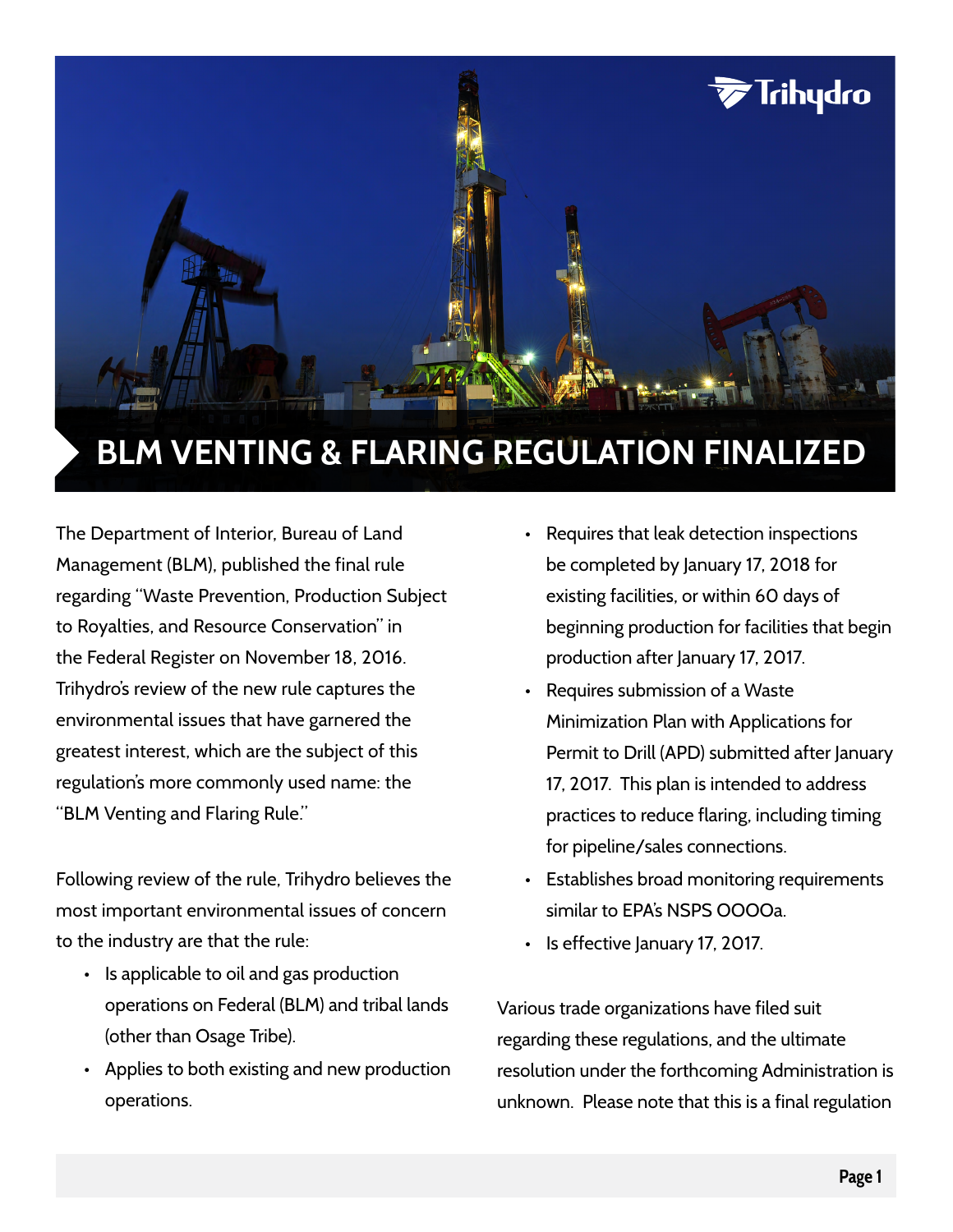and it is effective as of January 17, 2017 unless actions are taken to withdraw the requirements.

Note that BLM will allow exceptions to portions of these requirements when compliance costs will cause the operator to cease production and abandon significant recoverable oil reserves under the lease. These exceptions will have to be demonstrated to BLM, and will need to consider the costs of gas capture, as well as the costs and revenues of all oil and gas production on the lease.

## **FLARING/VENTING PROHIBITIONS**

As part of the APD, operators will now (as of January 17, 2017) be required to prepare a "Waste Minimization Plan" evaluating opportunities to capture gases and minimize flaring for their new wells. These plans must be consistent with the new requirements to reduce the percentage of flared gases (i.e. capture at least 85 percent by January 2018, phasing to 98 percent by 2026), as well as a phase-down of allowable flaring volumes between 2018 (5,400 Mcf/well) and 2025 (750 Mcf/well) averaged across operations met either lease-by-lease, county-by-county, or within a state boundary (on Federal or Indian land leases). As a result of these requirements, BLM expects operators to expand pipeline capacity (i.e. additional compression), capture hydrocarbons onsite (i.e. hydrocarbon liquid extraction and transport to processing facilities), or slow production until infrastructure is in place to send these volumes to sales.

By January 17, 2018, BLM will require operators to meet the following requirements:

- Replace "high bleed" (greater than 6 standard cubic feet per hour) continuous pneumatic controllers with low or zero bleed pneumatics, with an exemption for safety or other specified functional needs, as documented in a Sundry Notice.
- Replace pneumatic pumps with solarpowered pumps or route to a flare, if available.
- Similar to EPA's NSPS OOOO and OOOOa requirements, control (by gas capture or by flare) storage tanks venting more than six tons per year of volatile organic compounds (VOCs). Emission estimates must be completed by March 17, 2017 for existing storage tanks, and within 30 days of new production being added to a storage vessel.

Liquids unloading will be subject to strict "best management practices" including:

- Optimization of automated plunger lift systems to reduce venting
- Continuously staffing any sites that conduct manual purging

During well completion activities, operators will be required to:

- Capture, flare, use (in well site equipment) or re-inject gases
- Operators meeting EPA NSPS OOOO and OOOOa regulations are deemed compliant